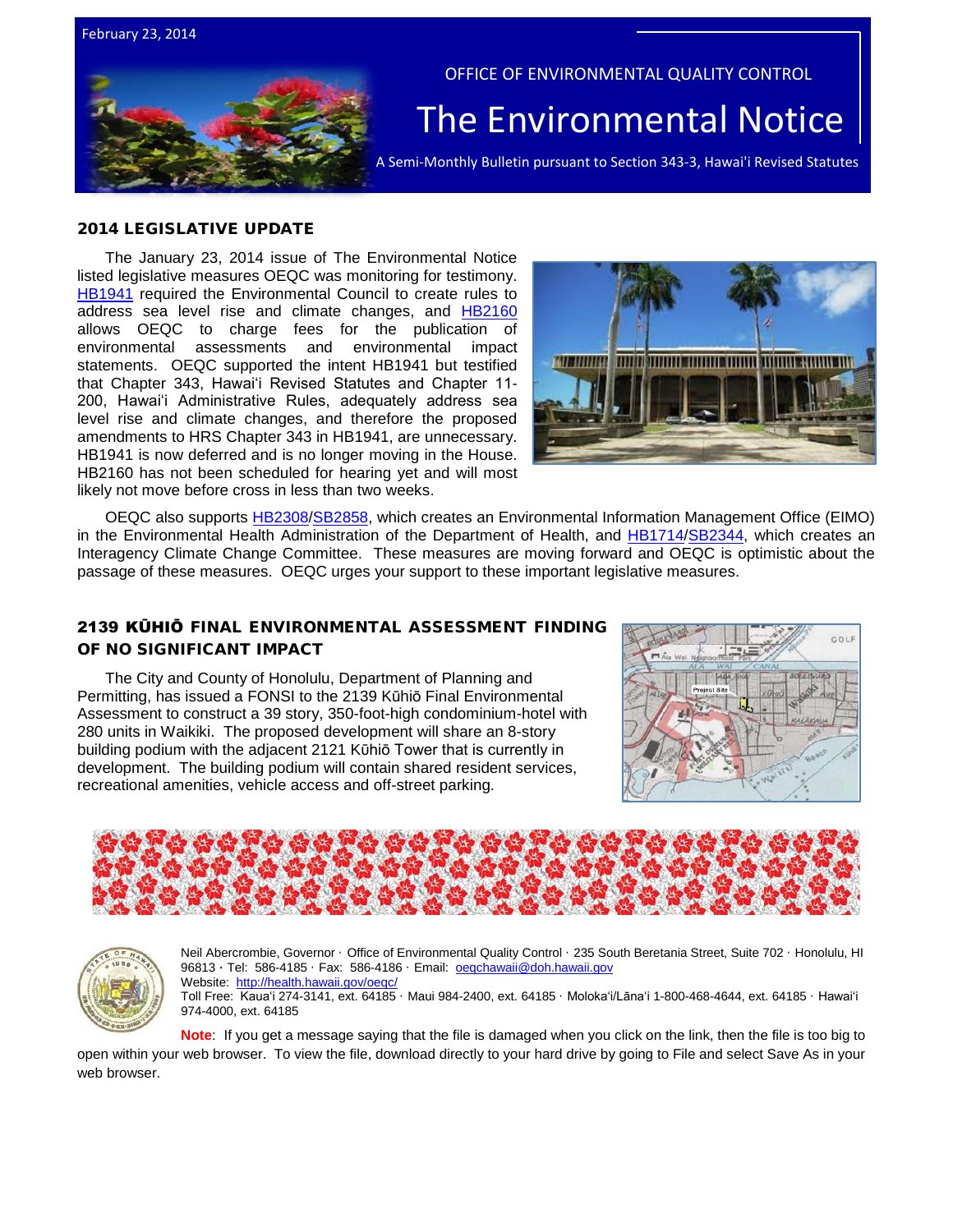## **FRONT PAGE**

2014 Legislative Update

2139 Kūhiō FEA FONSI

# **HAWAIʻI (HRS 343)**

| 1. Oceanic Institute of HPU's Feeds Research & Pilot Production Facility DEA (AFNSI) 3 |  |
|----------------------------------------------------------------------------------------|--|
|                                                                                        |  |
| <b>MAUI (HRS 343)</b>                                                                  |  |
|                                                                                        |  |
| O'AHU (HRS 343)                                                                        |  |
|                                                                                        |  |
| 5. Hawai'i Pacific University - Aloha Tower Marketplace Project DEA (AFNSI) 5          |  |
|                                                                                        |  |
|                                                                                        |  |
|                                                                                        |  |
|                                                                                        |  |
| <b>COASTAL ZONE MANAGEMENT NOTICES</b>                                                 |  |
|                                                                                        |  |
|                                                                                        |  |
| <b>SHORELINE NOTICES</b>                                                               |  |
|                                                                                        |  |
|                                                                                        |  |
|                                                                                        |  |

## **FEDERAL NOTICES**

| <b>GLOSSARY</b><br><u>International Parameter (2000) (2000) (2000) (2000) (2000) (2000) (2000) (2000) (2000) (2000) (2000) (2000) (2000) (2000) (2000) (2000) (2000) (2000) (2000) (2000) (2000) (2000) (2000) (2000) (2000) (2000) (2000) (2000) (</u> |
|---------------------------------------------------------------------------------------------------------------------------------------------------------------------------------------------------------------------------------------------------------|
|---------------------------------------------------------------------------------------------------------------------------------------------------------------------------------------------------------------------------------------------------------|

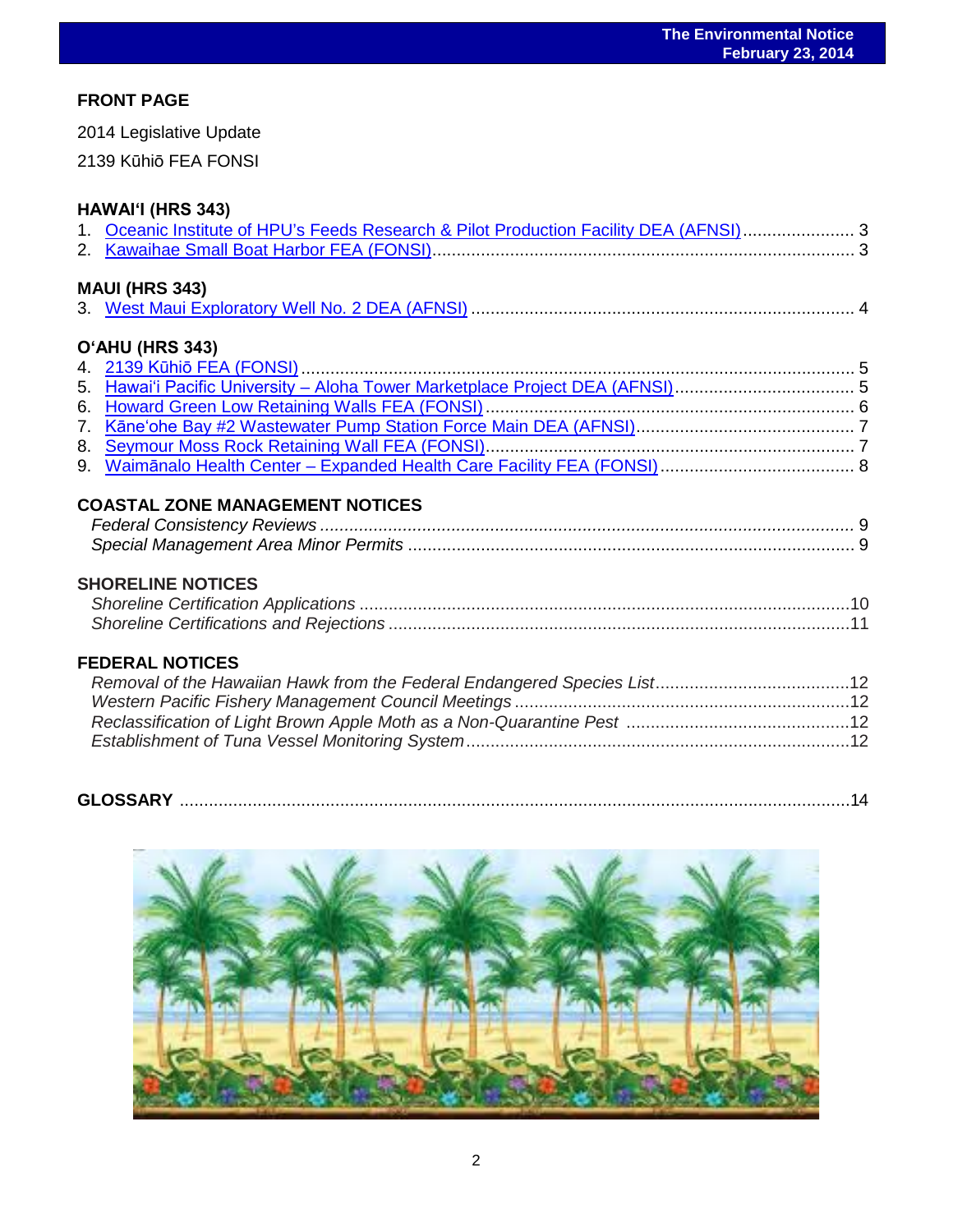# HAWAI**ʻ**I (HRS 343)

## **1. [Oceanic Institute of Hawaiʻi Pacific University's](http://oeqc.doh.hawaii.gov/Shared%20Documents/EA_and_EIS_Online_Library/Hawaii/2010s/2014-02-23-HA-5E-DEA-Oceanic-Institute-of-Hawaii-Pacific-University%27s-Feeds-Research-and-Pilot-Production-Facility.pdf) Feeds Research & Pilot Production Facility [DEA \(AFNSI\)](http://oeqc.doh.hawaii.gov/Shared%20Documents/EA_and_EIS_Online_Library/Hawaii/2010s/2014-02-23-HA-5E-DEA-Oceanic-Institute-of-Hawaii-Pacific-University%27s-Feeds-Research-and-Pilot-Production-Facility.pdf)**

| Island:<br><b>District:</b><br>TMK: | Hawai'i<br>Hilo<br>3-2-002-056:056                                                                                                                                                                      |                          |
|-------------------------------------|---------------------------------------------------------------------------------------------------------------------------------------------------------------------------------------------------------|--------------------------|
| <b>Permits:</b>                     | Individual Wastewater System Permit; Grading and<br>Grubbing Permit; National Pollutant Discharge<br>Elimination System Permit; Air Pollution Control Permit;<br><b>Community Noise Control Permit.</b> | Mauna Kea<br>Kailua-Kona |
| <b>Applicant:</b>                   | Oceanic Institute of Hawai'i Pacific University, 41-202<br>Kalaniana'ole Highway, Waimānalo, HI 96795.<br>Contact: Randy Honke, 808-259-3189.                                                           | Island of<br>Hawai'l     |
| <b>Approving</b>                    |                                                                                                                                                                                                         |                          |
| Agency:                             | University of Hawai'i at Hilo, 200 W. Kawili Street, Hilo,<br>HI 96720. Contact: Harry Yada, 808-933-3267.                                                                                              |                          |
|                                     | <b>Consultant:</b> Parsons Brinckerhoff, 1001 Bishop Street, American Savings Bank Tower, Suite 2400,<br>Honolulu, HI 96813. Contact: James Hayes, 808-566-2239.                                        |                          |
| <b>Status:</b>                      | Statutory 30-day public review and comment period starts; comments are due by March                                                                                                                     |                          |

Oceanic Institute of Hawai'i Pacific University (OI) is proposing to construct a Feeds Research and Pilot Production Facility (Facility) at the Pana'ewa Agricultural Park in Hilo, Hawai'i. As the first of its kind within the US Pacific Region, the proposed Facility would support the testing and evaluation of feed production for Hawai'i's aquatic and terrestrial agriculture industries on a commercial scale. The Facility would include a research and pilot production building in which feed process testing would occur; a separate office trailer; storage containers; and other improvements such as a short access road from the agricultural farm gate to the Facility; parking; offloading and truck turnarounds; and security fencing. The proposed Facility is consistent with agricultural policies and objectives within *The Hawai*'*i State Plan* (June 1991) because it would support research and development activities that strengthen economic productivity in agriculture, stimulate greater efficiency, and enhance the development of new products and agricultural by-products (HRS§226-7). Research efforts would be an important step in reducing Hawai'i's reliance on imported feed for rearing local livestock and create new opportunities to redirect biofuel and agricultural by products from landfills to reuse.

25, 2014. Please send comments to the applicant, approving agency, and consultant.

## **2. [Kawaihae Small Boat Harbor FEA \(FONSI\)](http://oeqc.doh.hawaii.gov/Shared%20Documents/EA_and_EIS_Online_Library/Hawaii/2010s/2014-02-23-HA-5B-FEA-Kawaihae-Small-Boat-Harbor.pdf)**

| Island:                                                                      | Hawai'i                                              |  |  |
|------------------------------------------------------------------------------|------------------------------------------------------|--|--|
| District:                                                                    | South Kohala                                         |  |  |
| TMK:                                                                         | 3rd Tax Division 6-1-003: 022, 025, 026, 051         |  |  |
| <b>Permits:</b>                                                              | NPDES Permit; Grading/Grubbing Permit.               |  |  |
| <b>Proposing/Determination</b>                                               |                                                      |  |  |
| Agency:                                                                      | State of Hawai'i, Department of Land and Natural     |  |  |
|                                                                              | Resources, Division of Boating and Ocean Recreation, |  |  |
|                                                                              | 333 Queen Street, Suite 300, Honolulu, HI 96813.     |  |  |
|                                                                              | Contact: Valerie Suzuki, 808-587-0275.               |  |  |
| AECOM, Inc., 1001 Bishop Street, Suite 1600, Honolulu,<br><b>Consultant:</b> |                                                      |  |  |
|                                                                              | HI 96813. Contact: Diane Kodama, 808-521-3051.       |  |  |
| <b>Status:</b>                                                               | Finding of No Significant Impact Determination       |  |  |



This current project is needed to ensure the implementation of the 2003 Small Boat Harbor (SBH) (South) Master Plan. The objective of this project is to implement the second phase of master planning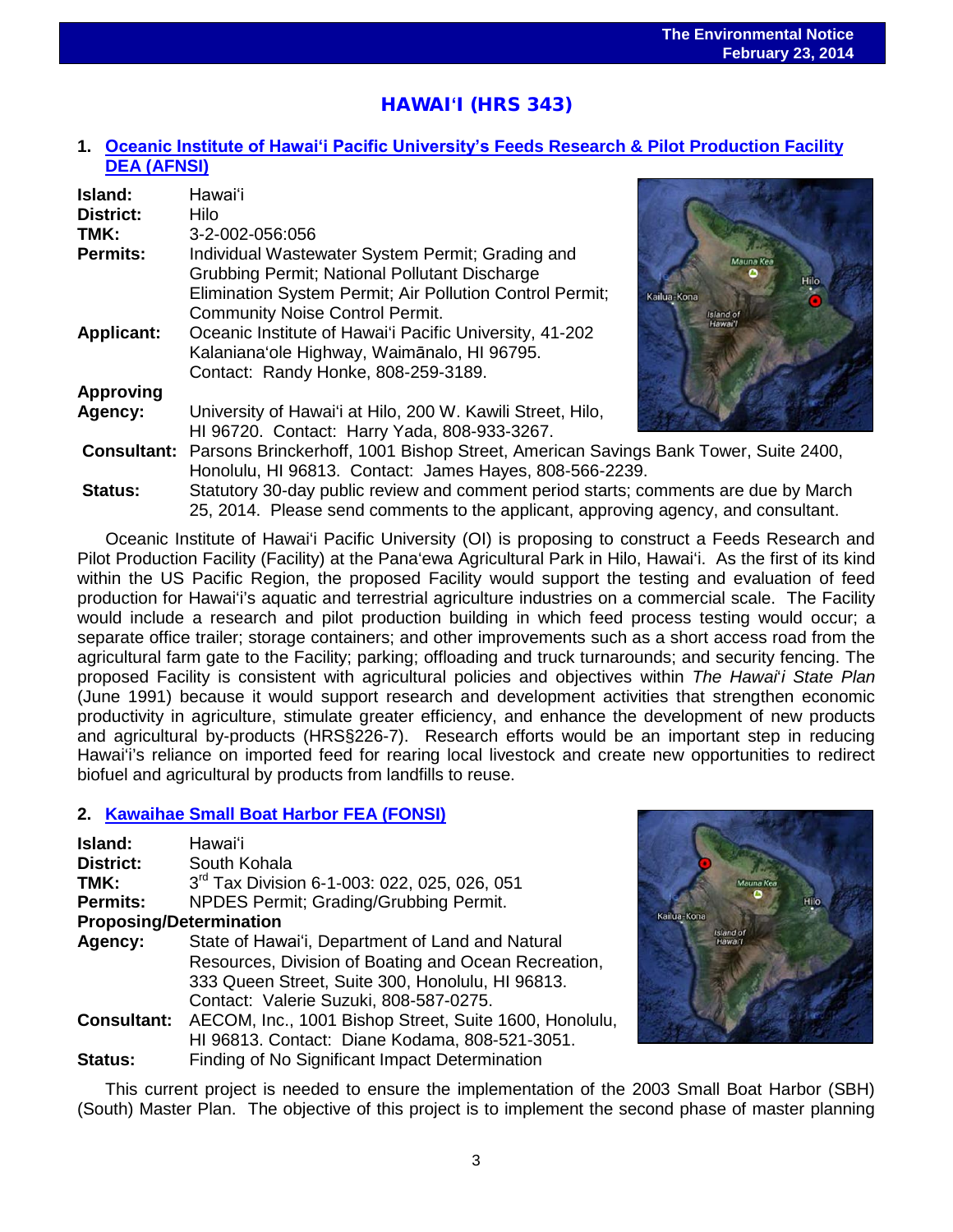features to satisfy the public and commercial need for a modern small boat harbor at Kawaihae. This project encompasses two specific elements. The existing access road will be widened to 24 feet and be comprised of a 3-inch thick layer of asphalt concrete atop a 6-inch deep layer of untreated aggregate base course. The intersection of the roadway with the deep-draft harbor south access road will be improved with pavement curves for driver comfort and vehicular maneuverability, and marked with standard pavement 4-inch wide double-yellow centerline striping and white stop bar. The second element involves the installation of two new potable waterlines (8-inch and 4-inch, respectively), which would be connected to an existing 12-inch waterline along Route 270 with new isolation valves, run westerly down the deep-draft harbor south access road, then turn southward beneath the access roadway down to the SBH. These water lines will be buried and will run parallel to the proposed roadway improvements described above.

## MAUI (HRS 343)

## **3. [West Maui Exploratory Well No. 2](http://oeqc.doh.hawaii.gov/Shared%20Documents/EA_and_EIS_Online_Library/Maui/2010s/2014-02-23-MA-5B-DEA-West-Maui-Exploratory-Well-No.-2.pdf) DEA (AFNSI)**

**Island:** Maui **District:** West Maui **TMK:** (2)4-3-001:017<br>**Permits:** Department of

Department of Health Community Noise Permit; Commission on Water Resource Management Well Construction Permits, Construction Permits (Grading and Grubbing)



## **Proposing/Determination**

- **Agency:** County of Maui, Department of Water Supply, 200 South High Street, Wailuku, HI 96793. Contact: David Taylor, 808-270-7816.
- **Consultant:** Munekiyo & Hiraga, Inc., 305 South High Street, Suite 104, Wailuku, HI 96793. Contact: Cheryl Okuma, 808-244-2015.
- **Status:** Statutory 30-day public review and comment period starts; comments are due by March 25, 2014. Please send comments to the proposing/determination agency and consultant.

The West Maui Exploratory Well No. 2 consists of a 1.44 million gallon per day exploratory well, well pump, piping, temporary silt basin, and six (6) feet high chain link fence located on an approximately 0.9 acre site below the West Maui Mountains, between Kahana Stream and Kahanaiki Gulch. The proposed exploratory well will draw water from the Honolua Aquifer which is located within the Lahaina Aquifer Sector. The purpose of the proposed project is to provide a potential new groundwater source. Water quality tests of the exploratory well will determine if the source meets drinking water standards. The project potentially provides an additional groundwater source and reliability to the West Maui service region during periods of reduced water availability. If the proposed exploratory well meets water quality standards it could potentially become a permanent production well.

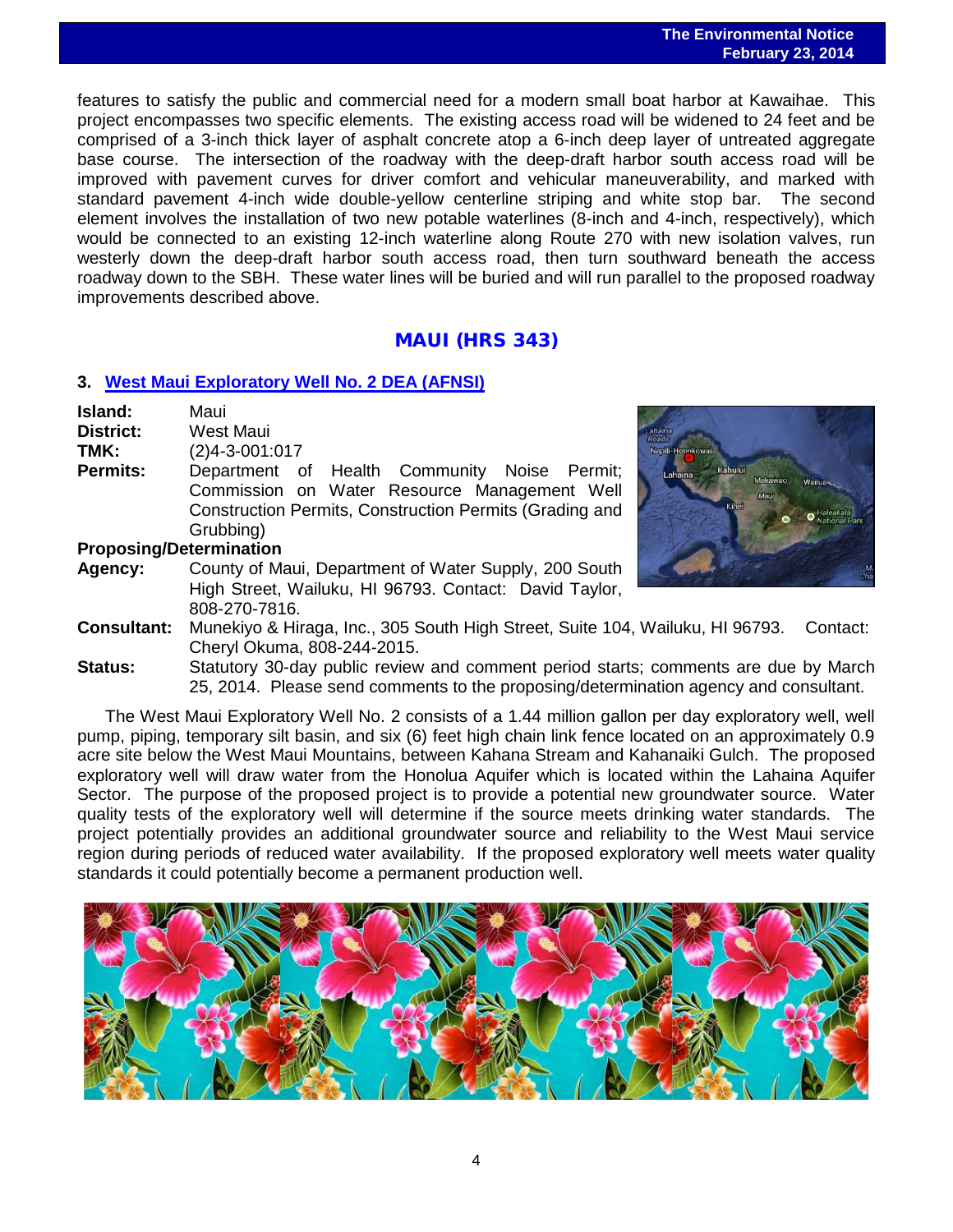# O**'**AHU (HRS 343)

## **4. 2139 Kūhiō [FEA \(FONSI\)](http://oeqc.doh.hawaii.gov/Shared%20Documents/EA_and_EIS_Online_Library/Oahu/2010s/2014-02-23-OA-5E-FEA-2139-Kuhio.pdf)**

| Island:            | Oʻahu                                                                                                                                                                                                                                                                                                                                                                                                                          |              |
|--------------------|--------------------------------------------------------------------------------------------------------------------------------------------------------------------------------------------------------------------------------------------------------------------------------------------------------------------------------------------------------------------------------------------------------------------------------|--------------|
| <b>District:</b>   | Waikīkī                                                                                                                                                                                                                                                                                                                                                                                                                        |              |
| TMK:               | (1) 2-6-18: 43 (Portion), 45, 46, 47 and 48. Adjacent<br>TMK Parcels: 11, 42, 44, 49 and 54                                                                                                                                                                                                                                                                                                                                    | North Shore  |
| <b>Permits:</b>    | Waikīkī Special District Permit, Major; Construction<br>Dewatering Permit; Building Permits; Trenching Permit;<br>Grading Permit; Conditional Use Permit Second<br>Amendment to CUP No. 2000/CUP-98 for a Joint<br>Development Agreement to combine the 2121 Kūhiō<br>and 2139 Kūhiō development parcels; National<br><b>Pollutant Discharge Elimination Permit for Construction</b><br>Stormwater; Construction Noise Permit. | skuli Wagahu |
| <b>Applicant:</b>  | PACREP 2 LLC, 10880 Wilshire Boulevard, Suite 2222, Los Angeles, CA 90024. Contact:<br>Jason Grosfeld, 310-500-2955.                                                                                                                                                                                                                                                                                                           |              |
| <b>Approving</b>   |                                                                                                                                                                                                                                                                                                                                                                                                                                |              |
| Agency:            | Department of Planning & Permitting, City and County of Honolulu, 650 South King Street,<br>7 <sup>th</sup> Floor, Honolulu, HI 96813. Contact: 808-768-8000.                                                                                                                                                                                                                                                                  |              |
| <b>Consultant:</b> | R. M. Towill Corporation, 2024 North King Street, Honolulu, HI 96819. Contact: Jim<br>Niermann, 808-842-1133.                                                                                                                                                                                                                                                                                                                  |              |
| Status:            | Finding of No Significant Impact Determination                                                                                                                                                                                                                                                                                                                                                                                 |              |

**Proposed Action:** 2139 Kūhiō involves the construction of a new 39-story condo-hotel with up to 280 units, related building support facilities, resident services, amenities, and public streetscape improvements. The new tower will be a 350-foot tall stand-alone building with its own mechanical, electrical, and utility infrastructure. It will share an 8-story building podium with the adjacent 2121 Kūhiō Tower currently in development, which will contain shared resident services, recreational amenities, and off-street parking. Four parcels located along Lau'ula Street will be improved as landscape public open space. On the east side of the Project is a CCH-owned parcel occupied by the Beachwalk Sewer Pump Station. The Applicant proposes to improve approximately 27,000 square feet of the frontage of this parcel along Kūhiō Avenue as a public landscaped open space in exchange for including the parcel in a Joint Development Agreement (JDA) to accommodate the transitional height setback for the planned 2139 Kūhiō Tower.

**Purpose/Need:** There is a need for additional hotel accommodations in Waikīkī, especially given the current trend in the hospitality industry towards conversion of hotel rooms to timeshare units, or building new timeshare units with or without building hotel rooms. Since 2003, there has been a significant reduction in hotel units. This potential loss of hotel units will be mitigated in part by the development of the proposed project and the adjacent 2121 Kūhiō project. The project will also help revitalize underutilized property in the heart of Waikīkī by providing new commercial and retail venues, and upgrading public open space along Kūhiō Avenue. The project supports the long-term improvement of Kūhiō Avenue and the City and County of Honolulu's continuing efforts to revitalize and upgrade Waikīkī as a prime visitor destination and driver of Hawai'i's economy.

## **5. Hawaiʻi Pacific University – [Aloha Tower Marketplace Project](http://oeqc.doh.hawaii.gov/Shared%20Documents/EA_and_EIS_Online_Library/Oahu/2010s/2014-02-23-OA-5E-DEA-Hawaii-Pacific-University-Aloha-Tower-Marketplace-Project.pdf) DEA (AFNSI)**

| Island:           | Oʻahu                                                             |  |  |
|-------------------|-------------------------------------------------------------------|--|--|
| District:         | Honolulu                                                          |  |  |
| TMK:              | $(1)$ 2-1-001: 001 (por.) and 063                                 |  |  |
| <b>Permits:</b>   | Development Permit; Building Permit.                              |  |  |
| <b>Applicant:</b> | Hawai'i Pacific University. Contact: Scott Hayashi, 808-544-0219. |  |  |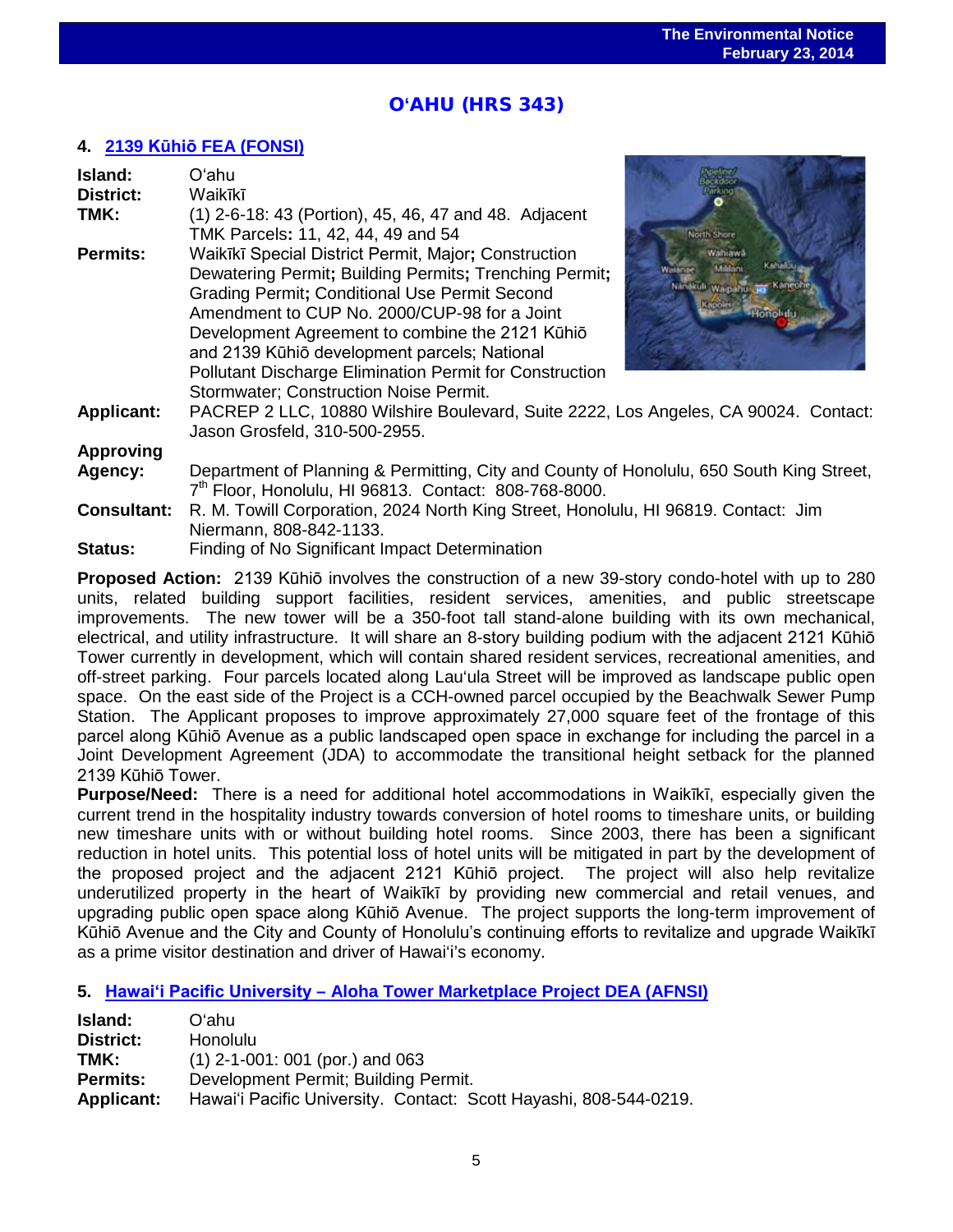## **The Environmental Notice February 23, 2014**

## **Approving**

| <b>Agency:</b> | Hawai'i Department of Transportation. Contact: Glenn |  |
|----------------|------------------------------------------------------|--|
|                | Okimoto, 808-587-2150.                               |  |

- **Consultant:** Wilson Okamoto Corporation. Contact: Earl Matsukawa, 808-946-2277.
- **Status:** Statutory 30-day public review and comment period starts; comments are due by March 25, 2014. Please send comments to the applicant, approving agency, and consultant.

Hawaiʻi Pacific University (HPU) is proposing to make interior tenant improvements to portions of the existing Aloha Tower Marketplace (ATM)

and Pier 10 building to convert them for use by HPU. A portion of the first floor retail and restaurant space of the ATM will be converted into HPU academic and support spaces. Improvements to the second floor will convert the existing retail space into 83 student and faculty residences. Interior improvements to Pier 10 will convert a portion of the building into HPU multi-purpose spaces. Hawai'i Lifestyle Retail Properties (HLRP), a subsidiary of HPU and holder of the master lease for the ATM, is also proposing improvements to stairs, elevators, and escalators in the common areas of the ATM. There is a need for additional housing for HPU students, and feedback from the students indicates a strong demand for housing in the downtown area, as well as for a central gathering place for the downtown campus. The existing development at the ATM and Pier 10 offers an opportunity to address some of the student housing needs, as well as to create a central gathering place offering other HPU student-related support services.

## **6. [Howard Green Retaining Wall](http://oeqc.doh.hawaii.gov/Shared%20Documents/EA_and_EIS_Online_Library/Oahu/2010s/2014-02-23-OA-5E-FEA-Howard-Green-Retaining-Wall-After-The-Fact.pdf) After-The-Fact FEA (FONSI)**

| Island:<br><b>District:</b>                                                                     | Oʻahu<br>Kāne'ohe                                                                                        |
|-------------------------------------------------------------------------------------------------|----------------------------------------------------------------------------------------------------------|
| TMK:<br><b>Applicant:</b>                                                                       | $(1)4 - 4 - 22$ : 13<br>Howard Green, PO Box 3467, Honolulu, HI 96801.<br>Contact: 808-521-2731.         |
| <b>Approving</b><br>Agency:                                                                     | Department of Planning and Permitting, City and County                                                   |
| of Honolulu, 650 South King Street, Honolulu, HI 96813.<br>Contact: Steve Tagawa, 808-768-8024. |                                                                                                          |
| <b>Consultant:</b>                                                                              | 3E Advisory Services, 3232 Kaohinani Drive, Honolulu,<br>HI 96817. Contact: John Harrison, 808-780-1223. |
| Status:                                                                                         | Finding of No Significant Impact Determination                                                           |

The Applicant seeks an after-the-fact shoreline setback variance to retain two unauthorized concrete rubble masonry (CRM) retaining walls and backfill (landscaping) within the 40-foot shoreline setback area. The CRM retaining walls are under 5 feet in height and run along the south, west, and northwest boundaries of the property; about 31 linear feet along the left boundary; about 41 feet along the west boundary; and about 24 feet along the northwest boundary. The walls retain about 4 to 4.5 feet of fill material and are built over an existing sewer easement which runs the length (south to north) of the shoreline setback area. The irregular shaped, 15,894-square-foot parcel is zoned R-10 Residential District, and is located at the end of *cul-de-sac* off Kāne'ohe Bay Drive. The parcel contains a singlefamily dwelling and slopes downward from the street, from an elevation of about 20 feet above mean sea level to the shoreline. The Kāne'ohe Yacht Club is immediately south of the site. The Department of Planning and Permitted issued the Applicant a Notice of Violation (No. 2011/NOV-10-161) on October 26, 2011, and a Notice of Order (No. 2011/NOO-291) on February 2, 2012, for the construction of the retaining walls without obtaining a building permit.



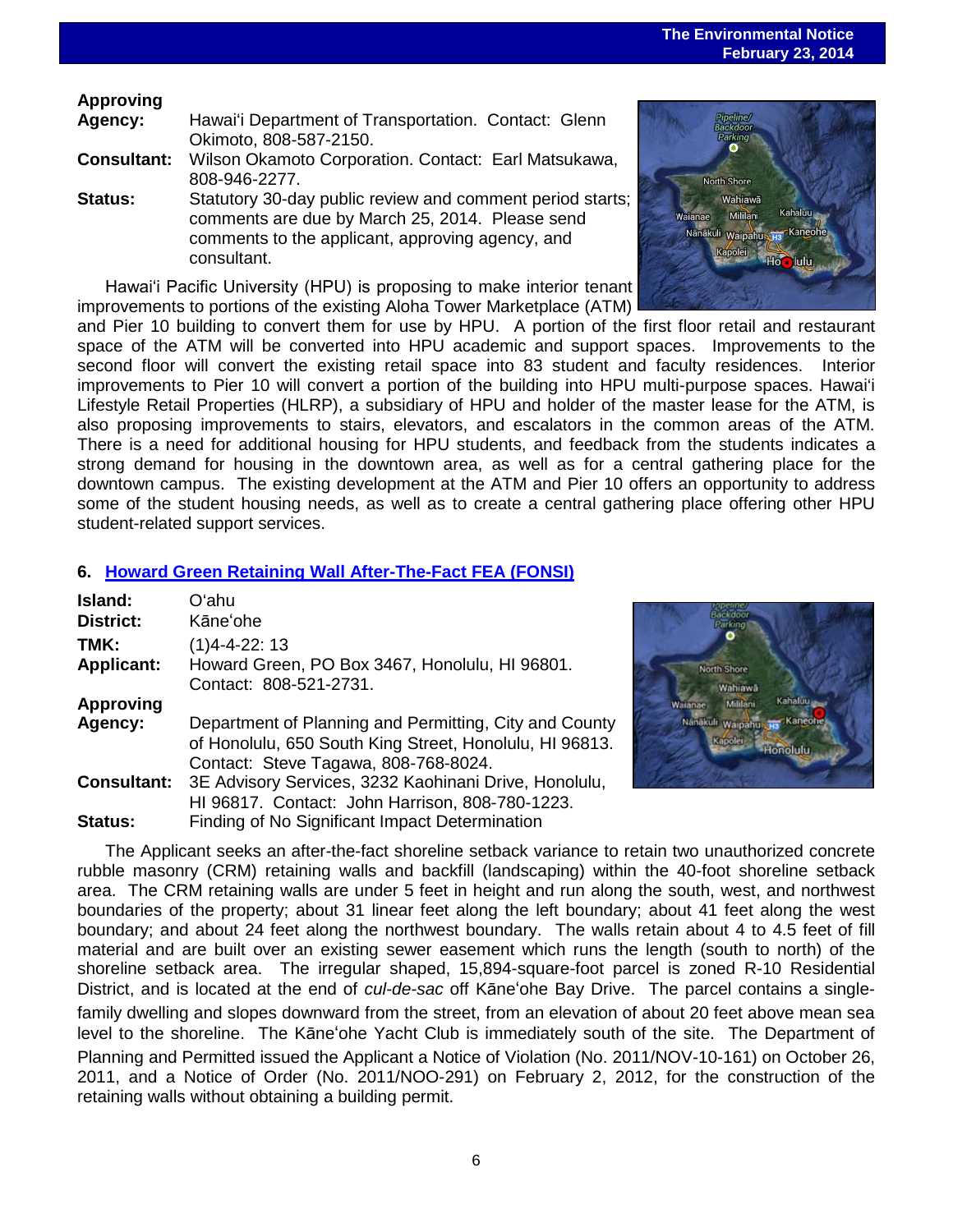# **7. Kāne**'**[ohe Bay #2 Wastewater Pump Station Force Main DEA \(AFNSI\)](http://oeqc.doh.hawaii.gov/Shared%20Documents/EA_and_EIS_Online_Library/Oahu/2010s/2014-02-23-OA-5B-DEA-Kaneohe-Bay-Number-2-Wastewater-Pump-Station-Force-Main.pdf)**

| Island:                        | Oʻahu                                                                                |                                           |
|--------------------------------|--------------------------------------------------------------------------------------|-------------------------------------------|
| <b>District:</b>               | Ko'olaupoko                                                                          |                                           |
| TMK:                           | $4 - 4 - 14.49$                                                                      |                                           |
| Permits:                       | <b>NPDES Permit: Stream Channel Alteration Permit:</b>                               |                                           |
|                                | Excavation in Public Right-of-Way; Grubbing, Grading,                                | <b>North Shore</b>                        |
|                                | Stockpiling, and Erosion Control; Street Usage Permit.                               | Wahiawā<br>Kahaluu<br>Mililani<br>Waianae |
| <b>Proposing/Determination</b> |                                                                                      | Nanakuli waipahu na Kane le               |
| Agency:                        | Department of Design and Construction, City and County                               | Kapolei                                   |
|                                | of Honolulu, 650 South King Street, 11 <sup>th</sup> Floor, Honolulu,                | <b>Honolulu</b>                           |
|                                | HI 96813. Contact: Chris Takashige, 808-768-8836.                                    |                                           |
| <b>Consultant:</b>             | Element Environmental, LLC, 98-030 Hekaha St, #9,                                    |                                           |
|                                | Aiea, HI 96701. Contact: Ryan Yamauchi, 808-488-1200.                                |                                           |
| <b>Status:</b>                 | Statutory 30-day public review and comment period starts; comments are due by March  |                                           |
|                                | 25, 2014. Please send comments to the proposing/determination agency and consultant. |                                           |



The Kāne'ohe Bay #2 Wastewater Pump Station (WWPS) is located at 44-029 Kaimalu Place, Kāne'ohe, on the island of O'ahu, Hawai'i. The force main from the WWPS is to be replaced as a condition of a compliance milestone for the First Amended Consent Decree issued to the City and County of Honolulu. The Kāne'ohe Bay #2 WWPS has been in operation since 1965 and services about 300 acres. The majority of the area served by the WWPS is residential. In 2005, the trunk sewer that discharges into the WWPS was reconstructed, resulting in updated design flows for the subject force main. The new force main will be designed to meet the updated flows. The Proposed Action involves replacing an existing force main via Horizontal Directional Drilling methods underneath the unlined and unnamed channel adjacent to the Kāne'ohe Bay #2 WWPS. The anticipated determination for this EA is a Finding of No Significant Impact (FONSI). Alternatives to the Proposed Action include two Alternative Actions and No Action. The first Alternative Action consists of Pilot Tube Microtunneling. The second Alternative Action consists of Open Cut Trenching a new alignment. The No Action alternative consists of no change to the existing conditions.

## **8. [Seymour Moss Rock Retaining Wall](http://oeqc.doh.hawaii.gov/Shared%20Documents/EA_and_EIS_Online_Library/Oahu/2010s/2014-02-23-OA-5E-FEA-Seymour-Moss-Rock-Retaining-Wall.pdf) FEA (FONSI)**

| <b>Island:</b><br><b>District:</b> | Oʻahu.<br>Waialua                                                                                              | <b>North Shore</b><br>Wahiawā          |
|------------------------------------|----------------------------------------------------------------------------------------------------------------|----------------------------------------|
| TMK:                               | 6-1-012:021                                                                                                    | <b>Kahaluu</b><br>Mililani<br>Watanael |
| <b>Permits:</b>                    | <b>Building Permit.</b>                                                                                        | Nanakuli waipahu Ha Kaneol             |
| <b>Applicant:</b>                  | Jason Seymour, 1187 Coast Village Road #196, Santa                                                             | Kapoler<br>-Honolulu                   |
|                                    | Barbara, CA 93108.                                                                                             |                                        |
| <b>Approving</b>                   |                                                                                                                |                                        |
| Agency:                            | Department of Planning and Permitting, City and County of Honolulu, 650 South King                             |                                        |
|                                    | Street, 7 <sup>th</sup> Floor, Honolulu, HI 96813. Contact: Malynne Simeon, 808-768-8023.                      |                                        |
| <b>Consultant:</b>                 | Janine Seymour, PO Box 14001 #196, Ketchum, Idaho 83340. Contact: 805-452-3212 or                              |                                        |
|                                    | j9md@hotmail.com.                                                                                              |                                        |
| $\mathbf{a}$                       | Eta altaren 14 Aliar Ottosa (Aliaren 1a - Larra eta Erresta eta erresta erresta erresta erresta erresta errest |                                        |

**Status:** Finding of No Significant Impact Determination

A Finding of No Significant Impact (FONSI) has been issued for the retention of a rock retaining wall, stairs, and landing within the 40-foot shoreline setback area for the property at 61-357 Kamehameha Highway. No new development or physical changes are proposed to the Applicant's residential property. The existing retaining wall, made up of blue rock, has an average height of approximately six feet. The retaining wall on the west side is 5.08 feet high and is 5.25 feet high on the east side. The retaining wall is 19.9 feet in length and 1.33 feet wide. There is concrete rubble masonry steps and landing on the west side of the retaining wall, adjacent to the rear property line. The landing spans 14.75 feet along the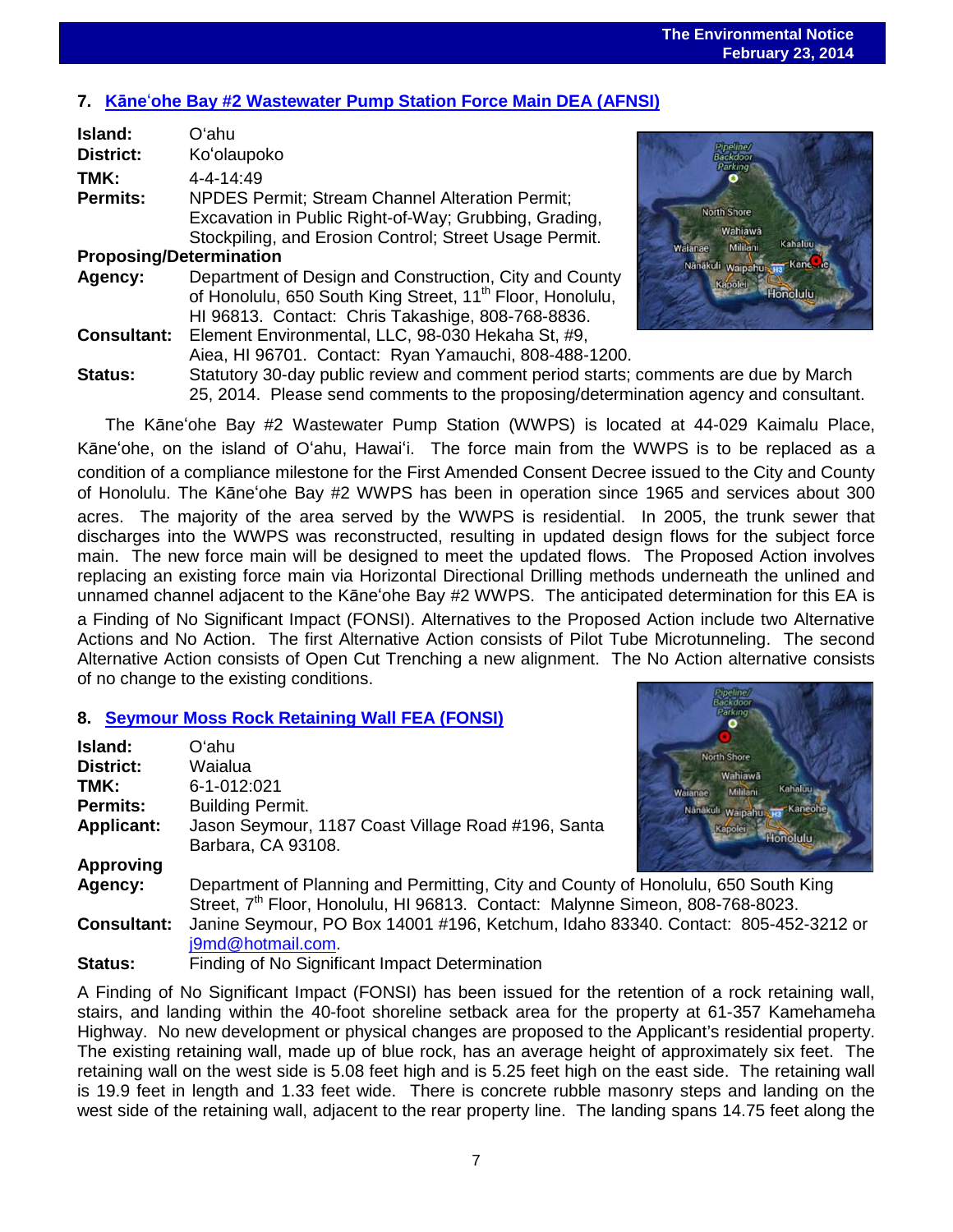## **The Environmental Notice February 23, 2014**

 retaining wall, is one foot high and a maximum of 3.67 feet wide. There are six stairs and are three feet wide. The top stair is 15.5 feet above mean sea level (msl) and 11 feet above msl at the bottom stair. The retaining wall, stairs and landing encroaches entirely into the 40-foot shoreline setback, based on the likely location of the regulatory shoreline, i.e., the north face of the retaining wall. Note: The current shoreline has not yet been certified due to presence of the unauthorized structures in the shoreline area. The existing rock retaining wall, stairs and landing would have no indirect, secondary, or cumulative impacts to any environmental resource areas. A FONSI has been issued.

## **9. Waimānalo Health Center – [Expanded Health Care Facility](http://oeqc.doh.hawaii.gov/Shared%20Documents/EA_and_EIS_Online_Library/Oahu/2010s/2014-02-23-OA-5E-FEA-Waimanalo-Health-Center-Expanded-Health-Care-Facility.pdf) FEA (FONSI)**

| Island:            | Oʻahu                                                                                                                                                                                                                                                                                                                                                                                                                                |                                                                                                                              |
|--------------------|--------------------------------------------------------------------------------------------------------------------------------------------------------------------------------------------------------------------------------------------------------------------------------------------------------------------------------------------------------------------------------------------------------------------------------------|------------------------------------------------------------------------------------------------------------------------------|
| District:          | Ko'olaupoko                                                                                                                                                                                                                                                                                                                                                                                                                          |                                                                                                                              |
| TMK:               | 4-1-009: 279 and 4-1-009: 282                                                                                                                                                                                                                                                                                                                                                                                                        |                                                                                                                              |
| <b>Permits:</b>    | City and County of Honolulu Building Permits,<br>Grubbing/Grading/Stockpiling Permits, SMA Use Permit<br>(Major), Industrial Wastewater Discharge Permit; State<br>of Hawai'i National Pollutant Discharge Elimination<br>System Permit, Community Noise Permit, Non-Covered<br>and/or Covered Source Permit (Air Quality), Lane Use<br>Permit for Construction Work, Oversized and Overweight<br>Vehicles on State Highways Permit. | <b>North Shore</b><br>Wahiawā<br>Kahaluu<br>Mililani<br>Wajanae<br>Nanakuli waipahu 13 Kaneohe<br>Kapolei<br><b>Honolulu</b> |
| <b>Applicant:</b>  | Waimānalo Health Center, 41-1347 Kalaniana'ole Highway, Waimānalo, HI 96795.<br>Contact: Kathleen Kravish, 808-954-7110.                                                                                                                                                                                                                                                                                                             |                                                                                                                              |
| <b>Approving</b>   |                                                                                                                                                                                                                                                                                                                                                                                                                                      |                                                                                                                              |
| Agency:            | Dept. of Land and Natural Resources, Land Division, 1151 Punchbowl Street, Room 220,<br>Honolulu, HI 96813. Contact: Steve Lau, 808-587-0447 or Stephen.T.Lau@hawaii.gov.                                                                                                                                                                                                                                                            |                                                                                                                              |
| <b>Consultant:</b> | The Limtiaco Consulting Group, 1622 Kanakanui Street, Honolulu, HI 96817.<br>Contact: Sandy Hamura, 808-596-7790.                                                                                                                                                                                                                                                                                                                    |                                                                                                                              |
|                    |                                                                                                                                                                                                                                                                                                                                                                                                                                      |                                                                                                                              |

**Status:** Finding of No Significant Impact Determination

Waimānalo Health Center (WHC) proposes to construct a new two-story outpatient health care facility and parking lot on State of Hawaiʻi property identified as Tax Map Key (TMK) 4-1-009: 282 adjacent to the Waimānalo Fire Station and across from Waimānalo Elementary and Intermediate School. The new facility would house select health services that are currently offered at WHC's existing campus located at 41-1347 Kalanianaʻole Highway on TMK 4-1-009: 279. WHC is applying for a 65-year direct lease for both State-owned parcels. Existing facilities utilized by WHC are inefficiently configured and inadequately sized based on modern standards for patient care. The repair and maintenance of old facilities continues to escalate, which adversely impacts the delivery of much-needed services. The 35-year direct lease (GL-5400) for the property containing the existing WHC campus expires on August 31, 2030. WHC was granted a management right-of-entry for the triangular parcel where new construction would occur. The parcel contains an existing unimproved parking lot and overgrown vegetation. Construction of the new health care facility would allow WHC to relocate medical, behavioral health, vision, pharmacy, nutrition, outreach and eligibility services. GL-5400 is expected to be mutually terminated upon the issuance of a new 65-year lease.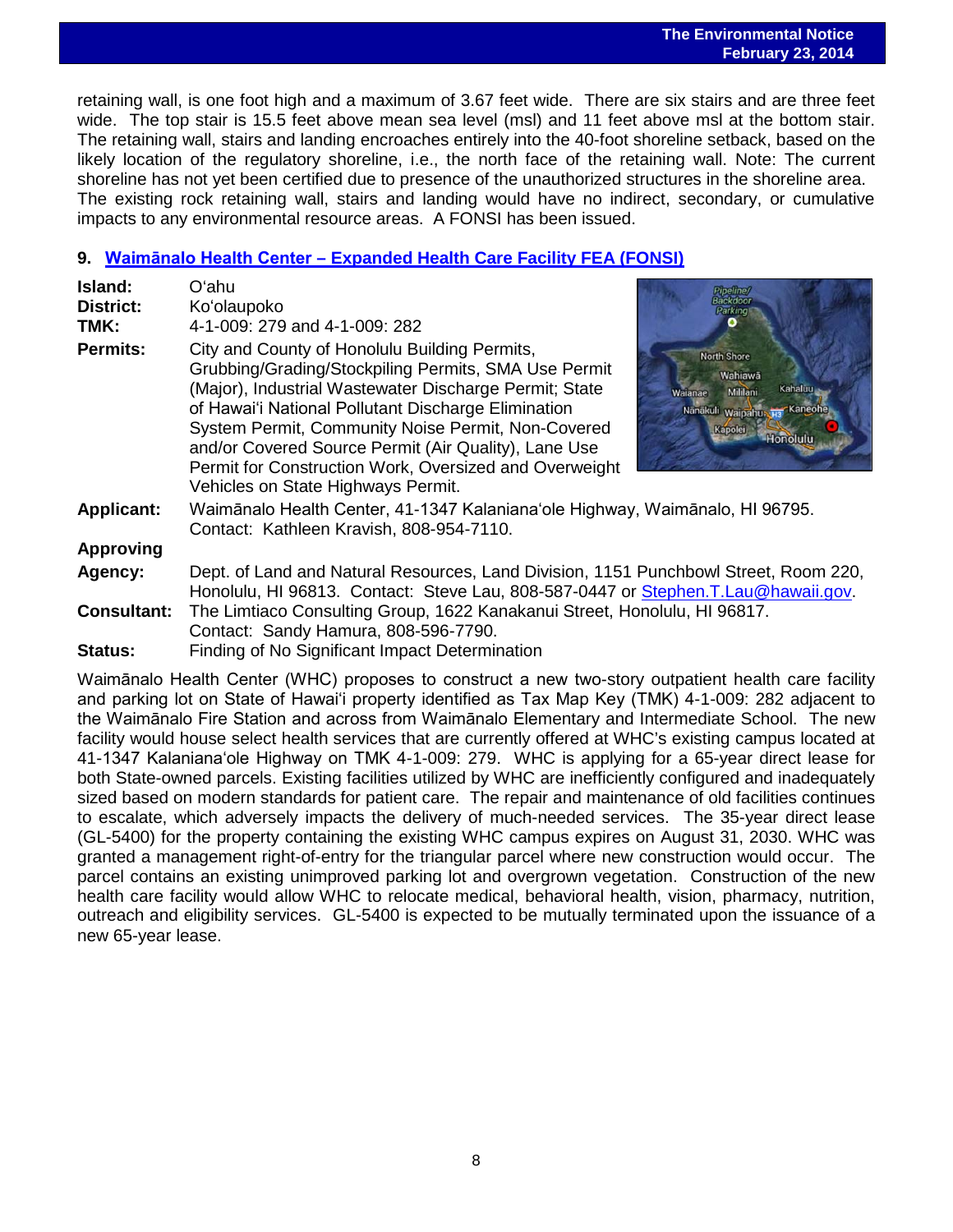# COASTAL ZONE MANAGEMENT NOTICES

i<br>I

## **Federal Consistency Reviews**

The Hawaiʻi Coastal Zone Management (CZM) Program has received the following federal actions to review for consistency with the CZM objectives and policies in Chapter 205A, Hawaiʻi Revised Statutes. This public notice is being provided in accordance with section 306(d)(14) of the National Coastal Zone Management Act of 1972, as amended. For general information about CZM federal consistency, please call John Nakagawa with the Hawaiʻi CZM Program at 587-2878. For neighboring islands, use the following toll free numbers: Lānaʻi & Molokai: 468-4644 x72878, Kauaʻi: 274-3141 x72878, Maui: 984- 2400 x72878 or Hawaiʻi: 974-4000 x72878. For specific information or questions about an action listed below, please contact the CZM staff person identified for each action. Federally mandated deadlines require that comments be received by the date specified for each CZM consistency review. Comments may be submitted by mail, electronic mail, or fax as indicated below.

*Mail*: Office of Planning Department of Business, Economic Development and Tourism PO Box 2359 Honolulu, HI 96804 *Email*: [jnakagaw@dbedt.hawaii.gov](mailto:jnakagaw@dbedt.hawaii.gov) *Fax*: 808-587-2899

## **Honolulu Harbor Piers 12 & 15 Improvements, Honolulu, O'ahu**

| <b>Location:</b><br>TMK:<br><b>Federal Action:</b><br><b>Federal Agency:</b> | Honolulu Harbor Piers 12 & 15, O'ahu<br>$(1)$ 2-1-1: 43, 44, 45, 55, 56<br><b>Federal Permit</b><br>US Army Corps of Engineers, Honolulu District                                                                                                                                                                                                                                                                                                                                                                                                                                                                                                                                                                                                                                                                                                                    |
|------------------------------------------------------------------------------|----------------------------------------------------------------------------------------------------------------------------------------------------------------------------------------------------------------------------------------------------------------------------------------------------------------------------------------------------------------------------------------------------------------------------------------------------------------------------------------------------------------------------------------------------------------------------------------------------------------------------------------------------------------------------------------------------------------------------------------------------------------------------------------------------------------------------------------------------------------------|
| <b>Applicant:</b>                                                            | Department of Transportation, Harbors Division                                                                                                                                                                                                                                                                                                                                                                                                                                                                                                                                                                                                                                                                                                                                                                                                                       |
| <b>Contact:</b>                                                              | Leslie Kurisaki, Kimura International, 808-944-8848.                                                                                                                                                                                                                                                                                                                                                                                                                                                                                                                                                                                                                                                                                                                                                                                                                 |
| <b>Proposed Action:</b>                                                      | Proposed improvements at Piers 12 & 15 consist of constructing new mooring<br>dolphins and loading platforms to provide berths for two existing emergency spill-<br>response boats and one barge that would be relocated from Piers 34 & 35. The<br>construction will not increase the footprint of the existing bulkhead, nor will it<br>involve dredging. Pier 12 improvements consist of a single platform (40-feet x 15-<br>feet), two mooring dolphins (10-feet x 10-feet), two catwalks (39-feet x 4-feet), and<br>a connecting vehicle bridge (24.5-feet x 16-feet). The Pier 15 improvements<br>consist of two separate platforms (95-feet $x$ 35-feet, and 100-feet $x$ 25-feet),<br>five mooring dolphins (12-feet x 12-feet), a single catwalk (499-feet x 4-feet), and<br>two connecting vehicle bridges (69-feet x 7.33-feet, and 54-feet x 7.33-feet). |
| <b>CZM Contact:</b>                                                          | John Nakagawa, 808-587-2878, jnakagaw@dbedt.hawaii.gov                                                                                                                                                                                                                                                                                                                                                                                                                                                                                                                                                                                                                                                                                                                                                                                                               |
| <b>Comments Due:</b>                                                         | March 10, 2014                                                                                                                                                                                                                                                                                                                                                                                                                                                                                                                                                                                                                                                                                                                                                                                                                                                       |

| <b>Special Management Area (SMA) Minor Permits</b>                                                                                                                                                                                                                                                             |                                                    |                        |  |
|----------------------------------------------------------------------------------------------------------------------------------------------------------------------------------------------------------------------------------------------------------------------------------------------------------------|----------------------------------------------------|------------------------|--|
| The SMA Minor permits below have been approved (HRS 205A-30). For more information, contact the County/State Planning<br>Department. Honolulu (768-8014); Hawai'i (East HI 961-8288, West HI 323-4770); Kaua'i (241-4050); Maui (270-7735);<br>Kaka'ako or Kalaeloa Community Development District (587-2841). |                                                    |                        |  |
| <b>Location (TMK)</b>                                                                                                                                                                                                                                                                                          | <b>Description (File No.)</b>                      | <b>Applicant/Agent</b> |  |
| Maui: (3-9-001: 149)                                                                                                                                                                                                                                                                                           | Kihei Seventh-Day Adventist Church (SM2 20140003)  | Nancy McMillan         |  |
| Maui: Kihei (3-9-008: 017)                                                                                                                                                                                                                                                                                     | Exterior Renovations and Rebranding (SM2 20140004) | McDonalds of Hawaii    |  |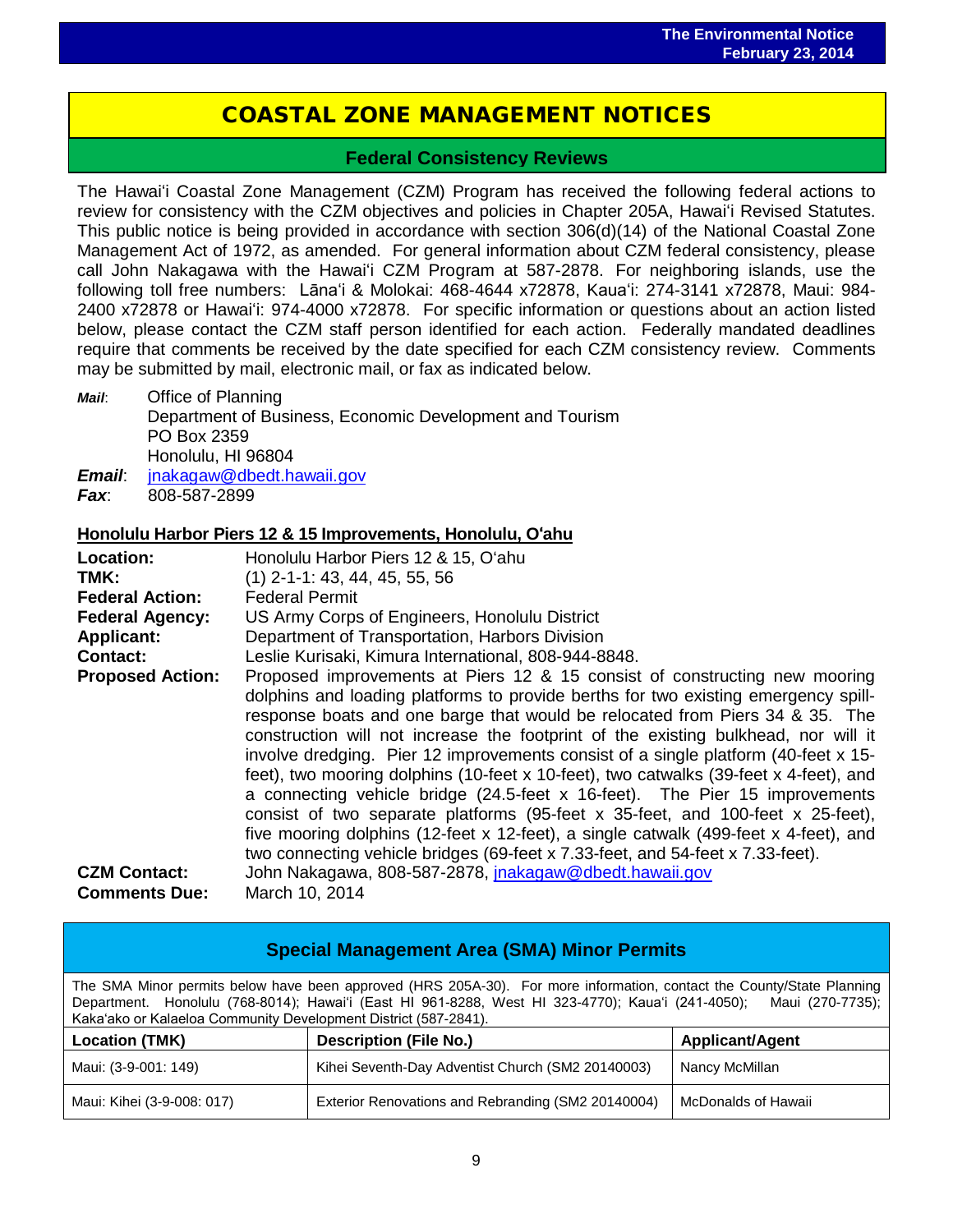|                                 |                                              | <b>The Environmental Notice</b><br><b>February 23, 2014</b> |
|---------------------------------|----------------------------------------------|-------------------------------------------------------------|
|                                 |                                              |                                                             |
| Maui: (4-4-013: 005)            | Trolley Stop (SM2 20140005)                  | Chris Hart & Partners, Inc.                                 |
| Maui: (2-1-023: 006)            | Turtle Point Condo Renovation (SM2 20140006) | Satish K Gholkar                                            |
| Maui: Lahaina (4-5-002: 009)    | Interior Alternations (SM2 20140007)         | David Hanley                                                |
| Maui: Kihei (3-9-012: 032)      | Swimming Pool (SM2 20140008)                 | Joseph Delucia                                              |
| Maui: Olowalu (4-8-003: 084)    | Barn for Palm Nursery (SM2 20140010)         | Olowalu Elua Associates LLC                                 |
| Maui: Kaunakakai (5-3-002: 005) | Expansion & ADA Improvements (SM6 20130014)  | April Shiotani                                              |

## SHORELINE NOTICES

Electrical Transmission Line Underground (SMA/14-1)

Ala Moana Property Owners

LLC

O'ahu: Kaka'ako (2-1-059: 013) Replacement of Landscaping and Relocation of

## **Shoreline Certification Applications**

The shoreline certification applications above are available for review at the DLNR Offices on Kauaʻi, Hawaiʻi, Maui, and Honolulu, 1151 Punchbowl Street, Room 220 (HRS 205A-42 and HAR 13-222-12). All comments shall be submitted in writing to the State Land Surveyor, 1151 Punchbowl Street, Room 210, Honolulu, HI 96813 and postmarked no later than 15 calendar days from the date of the public notice of the application. For more information, call Ian Hirokawa at 587-0420.

| File No. | <b>Date</b> | Location                                                                                                                                                                                                                                                                                                                                                                               | <b>Applicant/Owner</b>                                              | TMK                       |
|----------|-------------|----------------------------------------------------------------------------------------------------------------------------------------------------------------------------------------------------------------------------------------------------------------------------------------------------------------------------------------------------------------------------------------|---------------------------------------------------------------------|---------------------------|
| OA-1570  | 2/3/14      | Lot 5 (File Plan 750) of Maunalua Bay View<br>Lots Subdivision, Unit 1 situate at Maunalua,<br>Honolulu, O'ahu. Address: 176 Hanapēpē<br>Loop Purpose: New construction                                                                                                                                                                                                                | <b>Engineers Surveyors</b><br>Hawaii, Inc./ Mark<br>Gosselin        | 3-9-026:001               |
| OA-1571  | 2/10/14     | Lots 9 and 10 as shown on Map 13 Land<br>Court Application 1100 and the Marine Biology<br>Facility parcels 2, 5 and 7 as shown on H.S.S.<br>Plat 2199 (C.S.F. 21,948) situate at He'eia,<br>Koʻolaupoko, Oʻahu. Address: 46-005 & 46-<br>007 Lilipuna Road and Coconut Island.<br>Purpose: Obtain SMA permit and shoreline<br>setback variance from the City and County of<br>Honolulu | ControlPoint Surveying,<br>Inc./ University of Hawaii<br>Foundation | 4-6-001:015, 016<br>& 051 |
| OA-1572  | 2/11/14     | Lot 1012 as shown on Map 128 of Land Court<br>Application 242 situate at Pu'uloa, 'Ewa, O'ahu<br>Address: 91-517 Pūpū Street. Purpose:<br>Building setback requirement                                                                                                                                                                                                                 | Jaime F. Alimboyoguen/<br><b>Winston Marbella</b>                   | 9-1-027:016               |
| OA-1573  | 2/12/14     | Lots 18-B-1 and 19-A of the Kahala<br>Subdivision being portion of Royal Patent<br>7721, Land Commission Award 228, Apana 2<br>to Kaleiheana situate at Kahala, Honolulu,<br>O'ahu. Address: 4465 & 4469 Kahala Avenue<br>Purpose: Establish setback for design and<br>construction of new residence                                                                                   | Rico D. Erolin/ Kyong-Su<br>Im (Authorized Agent)                   | 3-5-003:002 &<br>003      |
| $LA-011$ | 1/31/14     | Portion of Royal Patent 6775, Land<br>Commission Award 8519B, Part 4 to Fanny<br>Young situate at Maunalei, Lāna'i. Address: 0<br>Keōmoku Highway. Purpose: Determine<br>shoreline setback for building permit purposes                                                                                                                                                                | Ronald M. Fukumoto<br>Engineering, Inc./ Pulama<br>Lanai            | 4-9-002:001<br>(por.)     |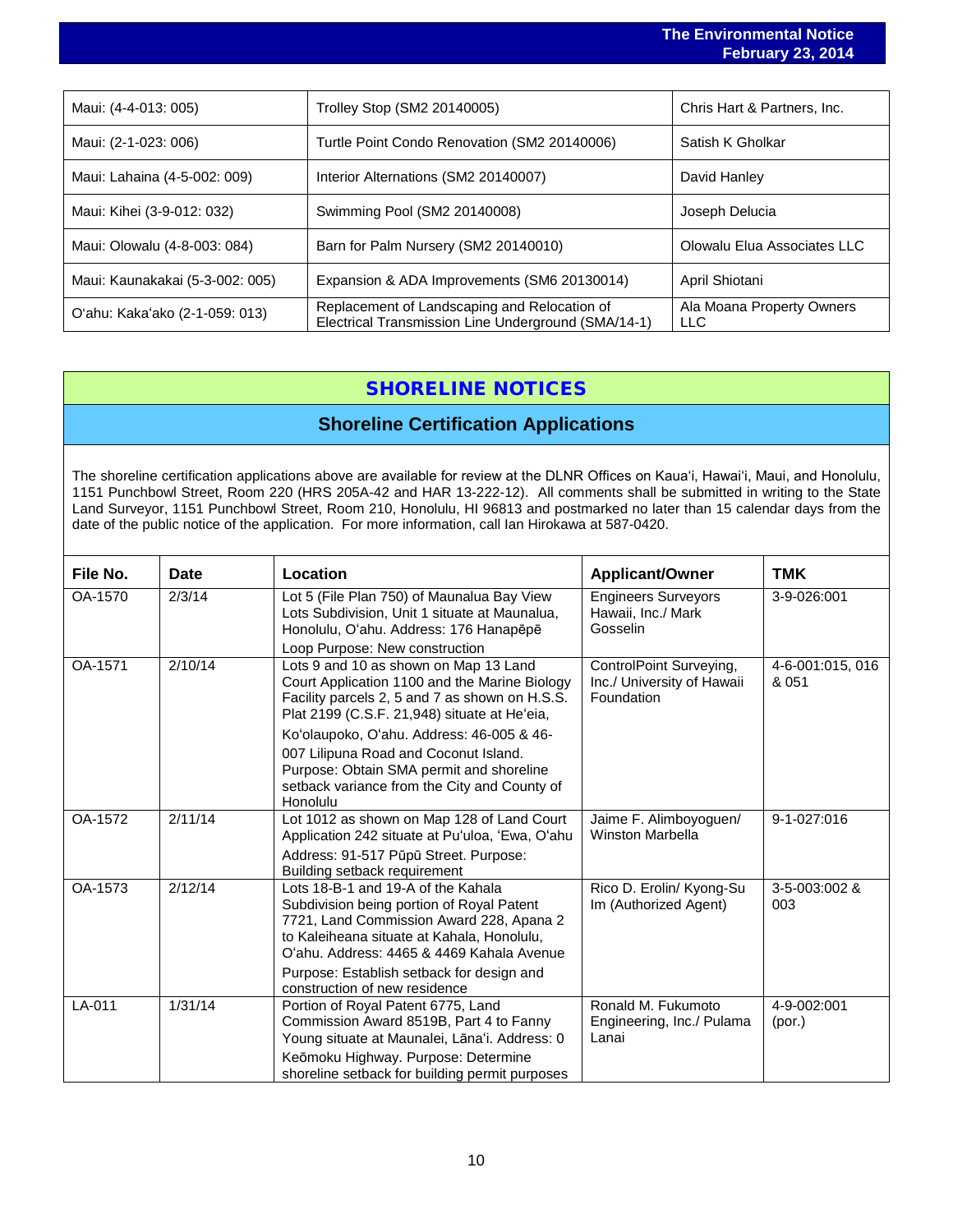|        |         |                                                                                                                                                                                    | <b>February 23, 2014</b>                                                                                                     |             |  |
|--------|---------|------------------------------------------------------------------------------------------------------------------------------------------------------------------------------------|------------------------------------------------------------------------------------------------------------------------------|-------------|--|
|        |         |                                                                                                                                                                                    |                                                                                                                              |             |  |
| KA-385 | 1/30/14 | Portion of Lot 1 being also a portion of R.P.<br>7827 L.C. Aw. 3395-B Apana 3 to Keoua<br>situate at Kalaheo, Kōloa, Kaua'i. Address:<br>N/A. Purpose: Determine shoreline setback | Esaki Surveying and<br>Mapping, Inc./ Steven<br>Kalani Palama, Trustee;<br>Carol Lum, Trustee and<br>Iris Hornstine, Trustee | 2-3-010:002 |  |

**The Environmental Notice**

## **Shoreline Certification and Rejections**

The shoreline notices below have been proposed for certification or rejection by DLNR (HRS 205A-42 and HAR 13-222-26). Any person or agency who wants to appeal shall file a notice of appeal in writing with DLNR no later than 20 calendar days from the date of this public notice. Send the appeal to the Board of Land and Natural Resource, 1151 Punchbowl Street, Room 220, Honolulu, HI 96813.

| File No. | <b>Proposed/Rejected</b>                   | Location                                                                                                                                                                                                                                                                                                                            | <b>Applicant/Owner</b>                                                     | <b>TMK</b>           |
|----------|--------------------------------------------|-------------------------------------------------------------------------------------------------------------------------------------------------------------------------------------------------------------------------------------------------------------------------------------------------------------------------------------|----------------------------------------------------------------------------|----------------------|
| OA-1549  | <b>Proposed Shoreline</b><br>Certification | Lot 57, Land Court Application 1052 and<br>Lot 28, portion R.P. 2243, L.C. Aw.<br>10613 Ap. 5 to A. Paki situate at<br>Makaha, Wai'anae, O'ahu. Address: 84-<br>905 Farrington Highway. Purpose:<br><b>Building permit</b>                                                                                                          | Walter P. Thompson,<br>Inc./ Manuel Madeira                                | 8-4-005:002          |
| MA-558   | <b>Proposed Shoreline</b><br>Certification | Lot 2 Olowalu Makai Komohana<br>Subdivision situate at Olowalu, Lahaina,<br>Maui, Address: 0 Kuahulu Place<br>Purpose: Shoreline setback purposes                                                                                                                                                                                   | Arthur P. Valencia/<br>Anne Elizabeth &<br><b>Fred Farhad</b><br>Golestani | 4-8-003:120          |
| MA-559   | <b>Proposed Shoreline</b><br>Certification | Lot 1-B-1 and Lot 1-B-2 of Land Court<br>Application 1896 (Map 3) situate at<br>Honualua, Makawao, Maui<br>Address: 5000 Makena Road<br>Purpose: N/A                                                                                                                                                                                | Akamai Land<br>Surveying, Inc./<br>Charles T. Wegner                       | 2-1-007:103 &<br>107 |
| HA-473   | <b>Proposed Shoreline</b><br>Certification | Portion of North Kona Regional Park and<br>Wildlife Sanctuary Parcel A (C.S.F.<br>21,241) being the whole of Grant 4723,<br>Lot 1 to J. Ka'elemakule Jr. and a portion<br>of Kona Coast State Park Parcel B<br>(C.S.F. 22,263) situate at Mahai'ula,<br>North Kona, Island of Hawai'i. Address:<br>72-3630 Queen Ka'ahumanu Highway | Wes Thomas<br>Associates/DLNR<br>Division of State<br>Parks                | 7-2-005:003          |
| KA-376   | Rejection                                  | Purpose: Obtain County permits<br>Lots 2 & 3 Land Court Application No.<br>1469 Waipā Beach Lots situate at<br>Waipā, Halele'a, Kaua'i. Address: 5528<br>Weke Road. Purpose: Building permit                                                                                                                                        | Honua Engineering,<br>Inc./ KauaiNS, LLC                                   | 5-5-005:009 &<br>010 |
| MA-568   | Withdrawal                                 | Portion of Land Commission Award<br>11216, Apana 21 to M. Kekauonohi<br>being also all of Lot 53 of Makena Beach<br>Lots situate at Palauea, Honuaula,<br>Makawao, Maui<br>Address: 4492 Makena Road<br>Purpose: Planning for future use of<br>parcel                                                                               | Warren S. Unemori<br>Engineering, Inc./<br>Leone-Perkins Family<br>Trust   | 2-1-011:015          |

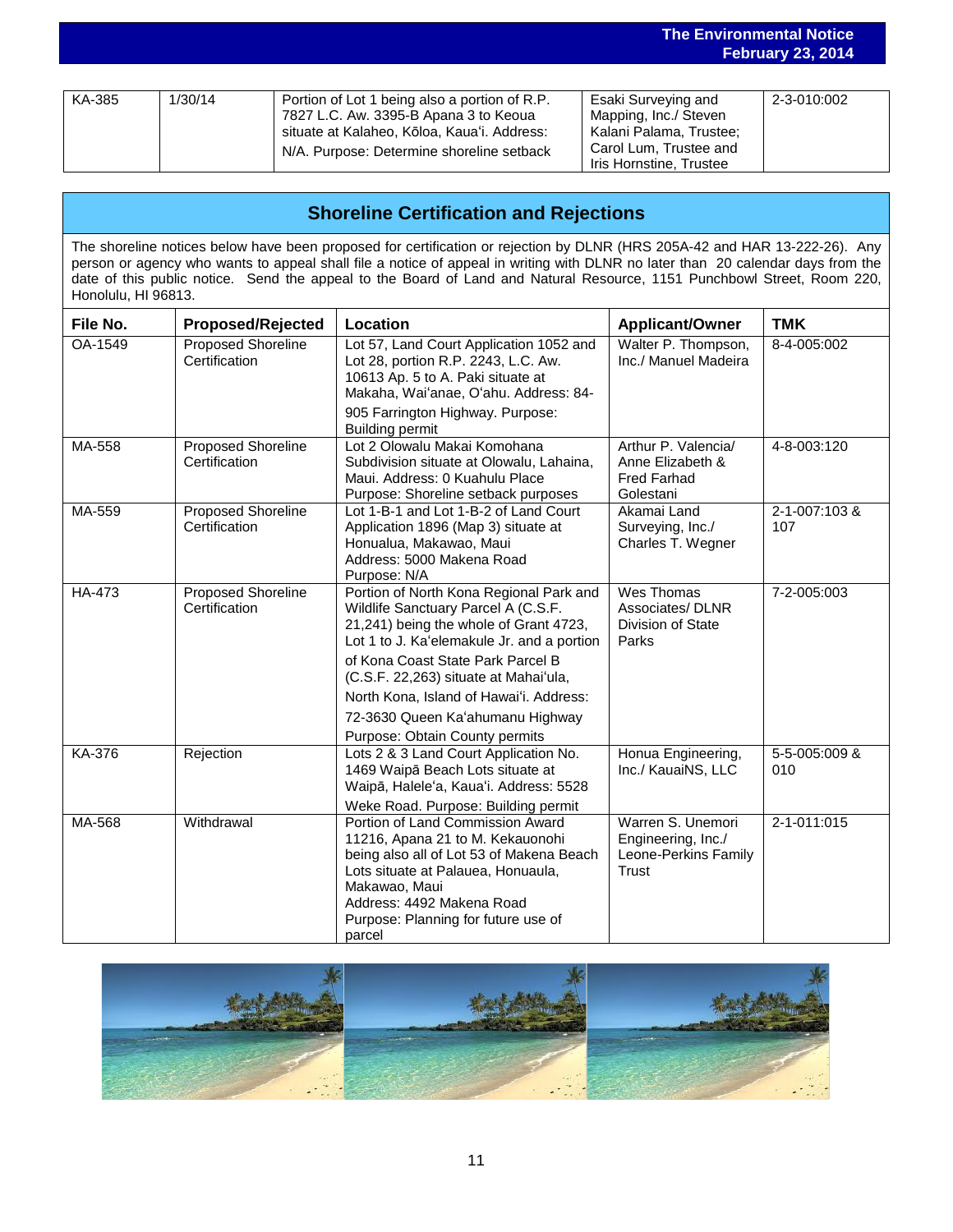## FEDERAL NOTICES

## [Endangered and Threatened Wildlife and Plants; Removing the Hawaiian Hawk From the Federal List](http://www.gpo.gov/fdsys/pkg/FR-2014-02-12/pdf/2014-02982.pdf)

The U.S. Fish and Wildlife Service (Service) announced the reopening of the public comment period on the August 6, 2008, proposed rule to remove the Hawaiian hawk or Io (*Buteo solitarius*) from the List of Endangered and Threatened Wildlife (List) under the Endangered Species Act of 1973, as amended (Act). Comments submitted during the 2008 comment period and 2009 reopened comment periods do not need to be resubmitted, and will be fully considered in preparation of our final rule. We encourage those who may have commented previously to submit additional comments, if appropriate, in light of this new information. Further, we are again making available for public review the draft post-delisting monitoring plan for the Hawaiian hawk, and we invite comments on that draft plan. DATES: The comment period for the proposed rule published August 6, 2008, at 73 FR 45680 is reopened. To ensure that we are able to consider your comments and information, they must be received or postmarked no later than April 14, 2014. ADDRESSES: Document availability: Electronic copies of the 2008 proposed delisting of the Hawaiian hawk, comments received, and the draft post-delisting monitoring plan (draft PDM Plan) can be obtained from the Web sites http://www.regulations.gov (under Docket No. FWS–R1–ES–2007–0024) or http://www.fws.gov/pacificislands. To request a hardcopy of the proposed rule or the draft PDM Plan, write to: Field Supervisor, Attention: Hawaiian Hawk Proposed Delisting/Draft PDM Plan, Pacific Islands Fish and Wildlife Office, U.S. Fish and Wildlife Service, 300 Ala Moana Boulevard, Rm. 3–122, Honolulu, HI 96850; or call 808–792–9400; or send an email request to jay\_nelson@fws.gov. FOR FURTHER INFORMATION CONTACT: Loyal Mehrhoff, Field Supervisor, Pacific Islands Fish and Wildlife Office, 300 Ala Moana Boulevard, Room 3–122, Honolulu, HI 96850; telephone (808–792–9400); or facsimile (808–792–9581) (see, 79 F.R. 8413, February 12, 2014).

#### [Western Pacific Fishery Management Council; Public Meetings](http://www.gpo.gov/fdsys/pkg/FR-2014-02-21/pdf/2014-03723.pdf)

The Western Pacific Fishery Management Council (Council) will hold meetings of its 115th Scientific and Statistical Committee (SSC) and its 159th Council meeting to take actions on fishery management issues in the Western Pacific Region. The Council will also convene meetings of the Marianas Plan Team (PT), Guam Regional Ecosystem Advisory Committee (REAC), the Commonwealth of the Northern Marianas (CNMI) REAC, the Mariana Archipelago Advisory Panel (AP) and the Council's Program Planning Standing Committee and Executive and Budget Standing Committee. DATES: The meetings will be held from March 11 through March 21, 2014. ADDRESSES: Council office, 1164 Bishop Street, Suite 1400, Honolulu, HI 96813; telephone: (808) 522–8220. Guam Hilton Hotel, 202 Hilton Road, Tumon Bay, Guam GU 96913; telephone: (671) 646–1835. Fiesta Hotel, Saipan Beach, Garapan, MP CNMI 96950; telephone: (670) 234–6412. Background documents will be available from, and written comments should be sent to, Mr. Arnold Palacios, Chair, Western Pacific Fishery Management Council, 1164 Bishop Street, Suite 1400, Honolulu, HI 96813, telephone: (808) 522–8220 or fax: (808) 522–8226. FOR FURTHER INFORMATION CONTACT: Kitty M. Simonds, Executive Director; telephone: (808) 522–8220 (see, 79 F.R.9890, February 21, 2014).

#### [Response to Petitions for the Reclassification of Light Brown Apple Moth as a Non-Quarantine Pest](http://www.gpo.gov/fdsys/pkg/FR-2014-02-10/pdf/2014-02764.pdf)

The Animal and Plant Health Inspection Service is notifying the public of Its decision to maintain its classification of the light brown apple moth (LBAM, *Epiphyas postvittana* [Walker]) as a quarantine pest. In making this decision, the Animal and Plant Health Inspection Service (APHIS) evaluated the possibility of and impact from reclassifying LBAM from an actionable, quarantine-significant pest to a non-actionable, non-quarantine pest. By maintaining a regulatory program for LBAM, APHIS is seeking to minimize the further spread of the moth in the United States and maintain foreign trade markets for our producers. This decision is based on its evaluation of data submitted by the two petitioners seeking the reclassification of LBAM, its analysis of other scientific data, and comments received from the public in response to APHIS's previous notice announcing the availability of its revised draft response to those petitions. DATES: Effective Date: February 10, 2014. ADDRESSES: Read the documents referenced in this notice and the comments we received on the Internet on the Regulations.gov Web site at http://www.regulations.gov/#!docketDetail;D=APHIS–2009–0101. FOR FURTHER INFORMATION CONTACT: Ms. Andrea Simao, National Policy Manager, Pest Management, PPQ—Plant Health Programs, APHIS, 4700 River Road Unit 26, Riverdale, MD 20737–1231; (301) 851–2067 (see, 79 F.R. 7636, February 10, 2014).

#### [Establishment of Tuna Vessel Monitoring System in the Eastern Pacific Ocean](http://www.gpo.gov/fdsys/pkg/FR-2014-02-06/pdf/2014-02598.pdf)

The National Marine Fisheries Service (NMFS) proposes regulations under the Tuna Conventions Act to implement Resolution C–04–06 of the Inter-American Tropical Tuna Commission (IATTC). The regulations would establish requirements for a satellitebased vessel monitoring system (VMS) for U.S. commercial fishing vessels, 24 meters or more in overall length, used to target any fish of the genus *Thunnus* or of the species *Euthynnus* (*Katsuwonus*) *pelamis* (skipjack tuna) in the area bounded by the west coast of the Americas and on the north, south and west respectively, by the 50° N. and 50° S. parallels, and the 150° W. meridian. This action is necessary for the United States to satisfy its obligations as a member of the IATTC. DATES: Comments on the proposed rule and the initial regulatory flexibility analysis (IRFA) must be submitted on or before March 10, 2014. A public hearing will be held from 1 p.m. to 4 p.m. PST, February 28, 2014, in Long Beach, CA. You may submit comments on this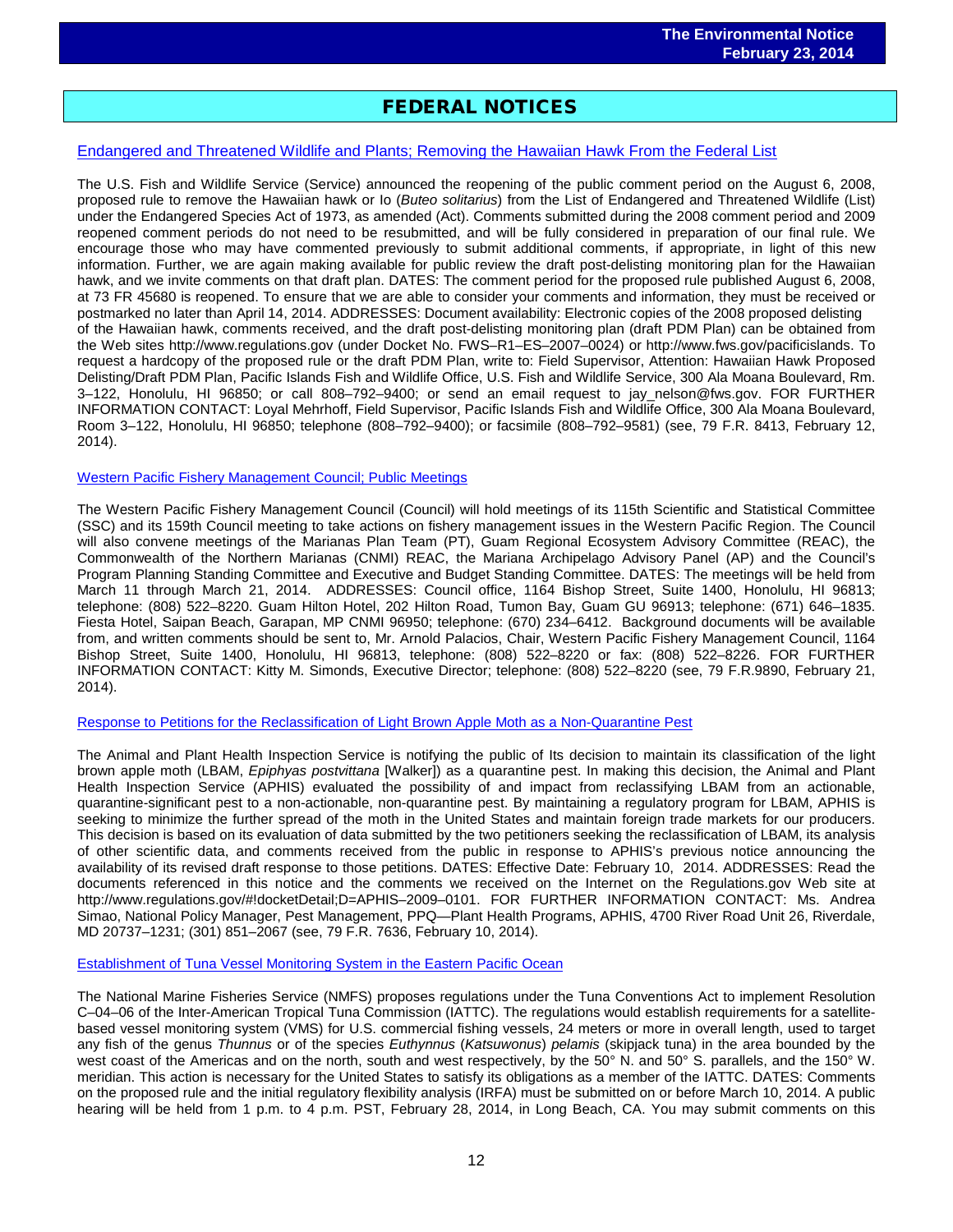document, identified by NOAA–NMFS–2013–0117, by methods in the full on-line notice by clicking the above link: Public Hearing: The public is welcome to attend a public hearing and offer comments on this proposed rule from 1 p.m. to 4 p.m. PST, February 28, 2014 at 501 W. Ocean Boulevard, Suite 4200, Long Beach, CA 90802. The public may also participate in the public hearing via conference line: 888–790–6181; participant passcode: 40810 FOR FURTHER INFORMATION CONTACT: Heidi Taylor, NMFS West Coast Region, 562–980–4039, or Rachael Wadsworth, NMFS West Coast Region, 562–980–4036 (see, 79 F.R. 7152, February 6, 2014).